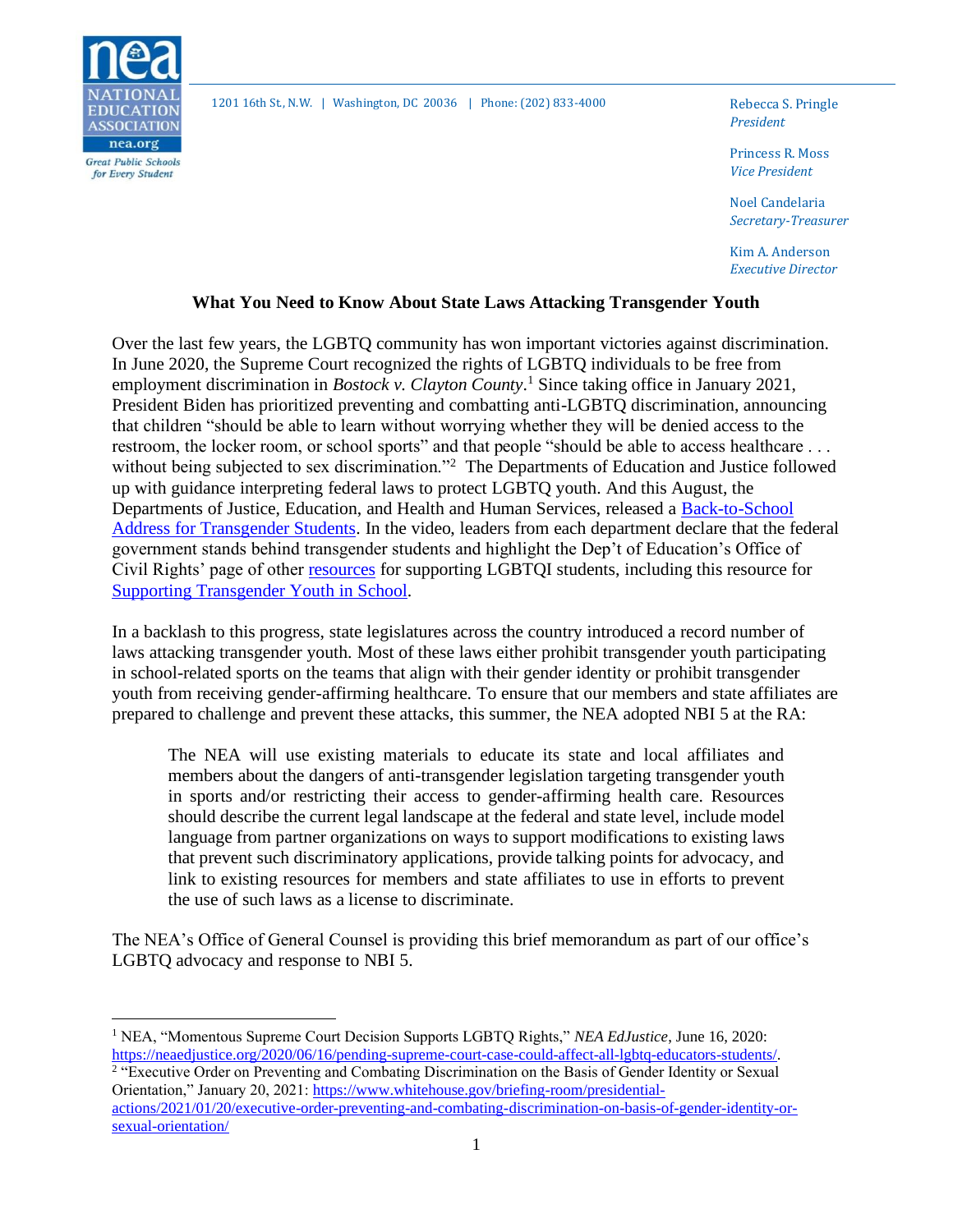Eight states have enacted transgender sports bans and two states have enacted laws banning genderaffirming care for transgender youth.<sup>3</sup> Advocates are already seeing some success shutting down these laws in the courts. But unfortunately, we expect that state legislators will introduce similar bills in the next session. Thus, educators should take steps to make their education communities safe and inclusive environments for transgender students.

### **Sports**

The Departments of Justice and Education have made it clear that Title IX's prohibition on sex discrimination applies to discrimination against transgender students.<sup>4</sup> In June 2021, the departments released a factsheet on [Confronting Anti-LGBTQI+ Harassment in Schools.](https://www2.ed.gov/about/offices/list/ocr/docs/ocr-factsheet-tix-202106.pdf) The factsheet provides examples of illegal discrimination against transgender students, including prohibiting them from participating in sex-segregated activities that align with their gender identity, and instructs families on how to file complaints. They also filed a [brief](https://www.justice.gov/crt/case-document/file/1405541/download) in support of transgender students who filed a lawsuit challenging a West Virginia state law that bans transgender girls from playing on girls' sports teams. They argued that the West Virginia law not only violates Title IX, but is unconstitutional because it violates the Equal Protection Clause of the Fourteenth Amendment.

But despite federal law protecting transgender students' right to participate on the sports teams that match their gender identity, several states have passed laws banning the activity:

- Alabama [HB 391](https://www.billtrack50.com/BillDetail/1310890)
- Arkansas Act  $461$  Fairness in Women's Sports Act
- Arkansas [Act 953–](https://www.arkleg.state.ar.us/Acts/FTPDocument?path=%2FACTS%2F2021R%2FPublic%2F&file=953.pdf&ddBienniumSession=2021%2F2021R) Gender Integrity Reinforcement Legislation for Sports (GIRLS) Act
- Florida  $S1028$  Fairness in Women's Sports Act
- Idaho  $\underline{HB}$  500 Fairness in Women's Sports Act
- Mississippi [SB 2536](http://billstatus.ls.state.ms.us/documents/2021/pdf/SB/2500-2599/SB2536SG.pdf)
- Montana  $HB$  112
- Tennessee Pub. Ch.  $40$
- Texas  $HB 25$
- West Virginia [HB 3293](http://www.wvlegislature.gov/Bill_Status/bills_text.cfm?billdoc=HB3293%20SUB%20ENR.htm&yr=2021&sesstype=RS&i=3293)

These laws aim primarily at female transgender athletes who want to participate on school sports teams designated for girls or women, though some (e.g. Texas) also prohibit male transgender athletes from participating in male sports. West Virginia, Montana, and Idaho allow athletes who are harmed by another student violating the law to sue their schools. Idaho's law also states that a dispute over an athlete's sex can only be resolved by a signed statement from a doctor based on the student's genetic makeup, reproductive anatomy, and testosterone levels.

Advocates across the country are filing lawsuits to challenge these state laws and winning. In *Hecox v. Little*, a court in Idaho [enjoined](https://www.aclu.org/sites/default/files/field_document/hecox_v_little_-_order_granding_preliminary_injunction.pdf) that state's law after the ACLU brought suit on behalf of female transgender athletes. The case is now on appeal at the Ninth Circuit.<sup>5</sup> Advocates in West Virginia, led by the ACLU and Lambda Legal, have sued to block their state's transgender sports ban. The case,

<sup>&</sup>lt;sup>3</sup> In addition, the state legislatures in Kansas, Louisiana, North Dakota, and South Dakota passed transgender sports bans, but the governors in those states vetoed the laws or refused to sign them. However, South Dakota Gov. Noem issued two executive orders, one that banned female transgender athletes from participating i[n K-12 sports](https://governor.sd.gov/doc/2021-05.pdf) and one that banned their participation in [college athletics.](https://governor.sd.gov/doc/2021-06.pdf)

<sup>4</sup> In March 2021, the Department of Justice published thi[s memorandum](https://www.justice.gov/crt/page/file/1383026/download) applying *Bostock* to Title IX, and interpreting the statute to prohibit discrimination against transgender individuals. In June 2021, the Department of Education issued [a notice](https://www.govinfo.gov/content/pkg/FR-2021-06-22/pdf/2021-13058.pdf) in the Federal Register that reached the same conclusion.

<sup>&</sup>lt;sup>5</sup> The NEA joined the National Women's Law Center's [amicus brief](https://nwlc.org/resources/hecox-v-little/) on appeal.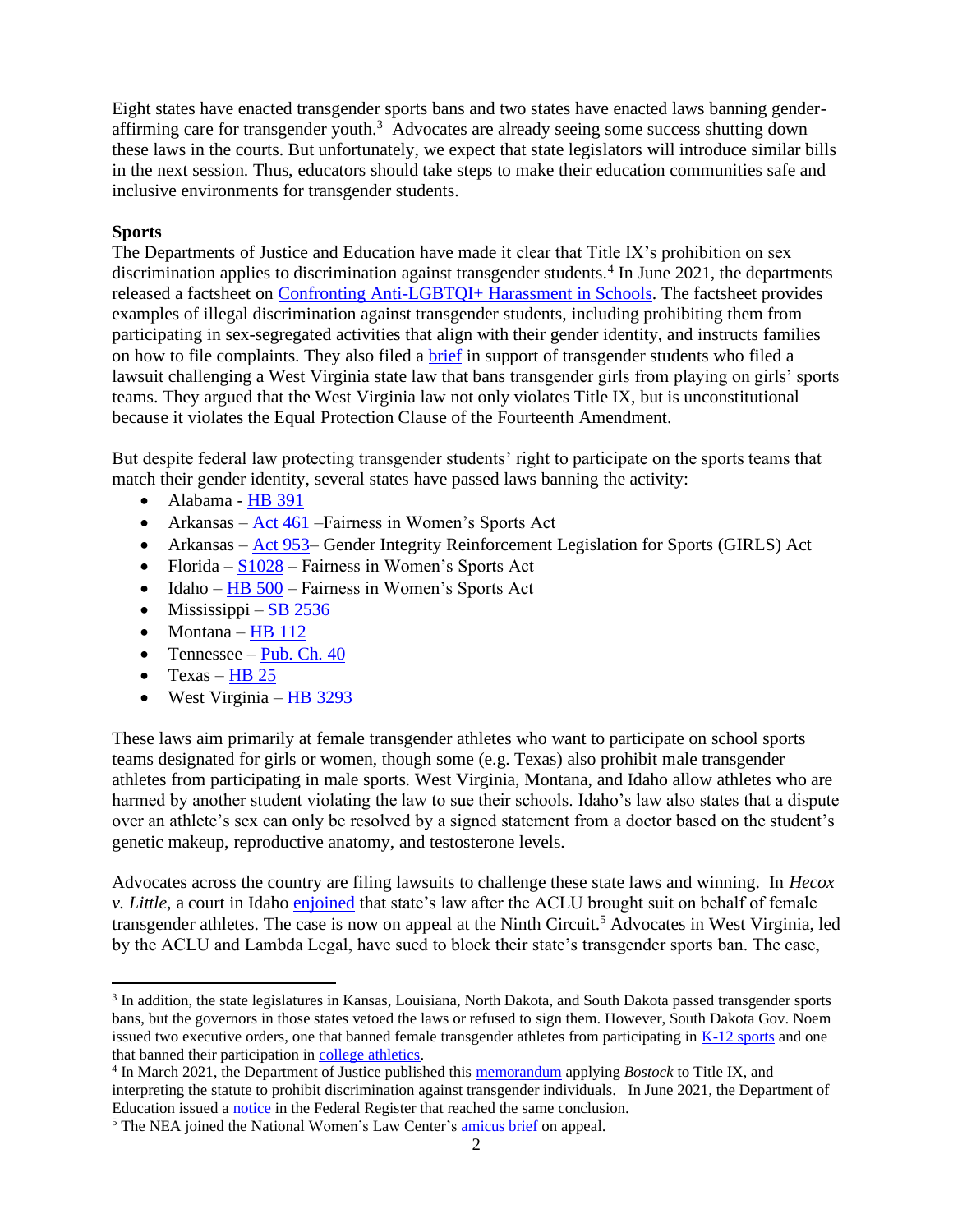*B.J.P. v. West Virginia Board of Education*, is ongoing but a judge [ruled](https://www.aclu.org/legal-document/bpj-v-west-virginia-state-board-education-order-granting-preliminary-injunction) that, for now, the state cannot enforce the law against the specific plaintiff in that case. The Human Rights Campaign is challenging Florida's law in *[D.N. v. Ron DeSantis et al.](https://hrc-prod-requests.s3-us-west-2.amazonaws.com/Litigation.pdf?mtime=20210630085703&focal=none)*, and Tennessee's law in *[A.S. et al. v. Lee](https://hrc-prod-requests.s3-us-west-2.amazonaws.com/Complaint.pdf?mtime=20210803124712&focal=none)*. There have not been any significant rulings on the merits in either case yet.<sup>6</sup> In November, the ALCU and Lambda Legal filed an additional challenge to Tennessee's sports ban case, *[L.E. v. Lee, et al](https://www.aclu-tn.org/wp-content/uploads/2021/11/Trans-Student-Athlete-Complaint-For-Filing190917273.2.pdf)*. Finally, in Connecticut, cisgender female athletes unsuccessfully challenged the state's interscholastic athletic conference's inclusive policy, in *[Soule et al. v. Connecticut Interscholastic](https://www.aclu.org/legal-document/soule-et-al-v-ct-association-schools-et-al-order-granting-motion-dismiss)  [Athletic Conf. et al.](https://www.aclu.org/legal-document/soule-et-al-v-ct-association-schools-et-al-order-granting-motion-dismiss)* That case is now on appeal at the Second Circuit.

This troubling trend from state legislatures has gotten a lot of national attention, which is warranted. But many states already protect transgender students from discrimination at school, either through nondiscrimination statutes that explicitly include sexual orientation and gender identity or because the state's courts and agencies have interpreted their state's prohibition on sex discrimination to include discrimination based on sexual orientation and gender identity (like the Supreme Court did in Bostock).<sup>7</sup> For example, [California](https://leginfo.legislature.ca.gov/faces/billNavClient.xhtml?bill_id=201320140AB1266) passed a law in 2013 requiring schools to let students participate on the sports and other sex-segregated teams that align with their gender identity, regardless of what gender their records list. Colorado, Connecticut, D.C., Maryland, Massachusetts, Nevada, New Hampshire, New Jersey, New York, Oregon, Rhode Island, Vermont, and Washington also have guidance allowing high school transgender athletes to compete on teams that match their gender identity.<sup>8</sup> [GLSEN](https://www.glsen.org/sites/default/files/2021-05/GLSEN_Transathlete_Policies_Issue_Brief-05-03-21.pdf) and the [Transgender Law & Policy Institute](https://13248aea-16f8-fc0a-cf26-a9339dd2a3f0.filesusr.com/ugd/2bc3fc_6cd03b8e19147c71c0153c81e96babcb.pdf) both have guidelines for creating inclusive policies for transgender student athletes.

#### **Gender-affirming Health Care**

So far, two states have passed laws banning transgender youth from receiving different forms of gender-affirming health care. Arkansas passed [Act 626,](https://www.arkleg.state.ar.us/Acts/FTPDocument?path=%2FACTS%2F2021R%2FPublic%2F&file=626.pdf&ddBienniumSession=2021%2F2021R) the Arkansas Save Adolescents from Experimentation (SAFE) Act, which prohibits providing minors (under age 18) with of puberty blockers, hormone treatments, gender reassignment surgeries, and other medical interventions to facilitate gender transition for transgender individuals. Tennessee passed [Pub. Ch. 460,](https://wapp.capitol.tn.gov/apps/BillInfo/Default.aspx?BillNumber=HB1027) which prohibits healthcare providers from prescribing gender affirming hormone treatments for transgender "prepubertal minors,"<sup>9</sup> but allows hormone treatments for other conditions "unrelated to gender dysphoria or gender incongruency." The ACLU is challenging the Arkansas law, *Brandt et al. v. Rutledge et al*. The Arkansas district court in that case [enjoined](https://www.aclu.org/legal-document/brandt-et-al-v-rutledge-et-al-supplemental-order) the law. The case is now on appeal in the Eighth Circuit.

The Biden Administration has not published standalone guidance on this issue, but the Dep't of Justice filed a [brief](https://www.aclu.org/legal-document/brandt-et-al-v-rutledge-et-al-doj-statement-interest) in favor of the transgender minors and their parents in *Brandt.* There, the Department argued that the Arkansas law singled out transgender youth, prohibiting them receiving necessary care, based solely on their sex assigned at birth. And, although the state attempted to justify its discrimination on the basis of the health and safety of its citizens, the real motivation

 $6$  The court in Tennessee denied the plaintiff's motion for a temporary restraining order, but only on the basis that the plaintiffs filed their case too close to the start of the school year even though the bill was signed in May and went into effect in August.

 $<sup>7</sup>$  Educators can check the status of more general school non-discrimination laws in their state on this  $\frac{map}{}$ </sup> maintained by Advancement Project.

<sup>8</sup> GLSEN and transathelet.com maintain a [map](https://www.glsen.org/policy-maps) of state athletic association guidance on the inclusion of transgender and nonbinary students in athletics. It was last updated July 27, 2021.

<sup>&</sup>lt;sup>9</sup> Advocates note that youth [do not receive hormones pre-puberty,](https://twitter.com/chasestrangio/status/1396083815353921537) so that this law does not disrupt existing care, but is nonetheless sending a hateful message. Sam Levin, "Mapping the anti-trans laws sweeping America: 'A war on 100 fronts,'" *The Guardian*, Jun. 14, 2021: [https://www.theguardian.com/society/2021/jun/14/anti-trans-laws-us](https://www.theguardian.com/society/2021/jun/14/anti-trans-laws-us-map)[map.](https://www.theguardian.com/society/2021/jun/14/anti-trans-laws-us-map)